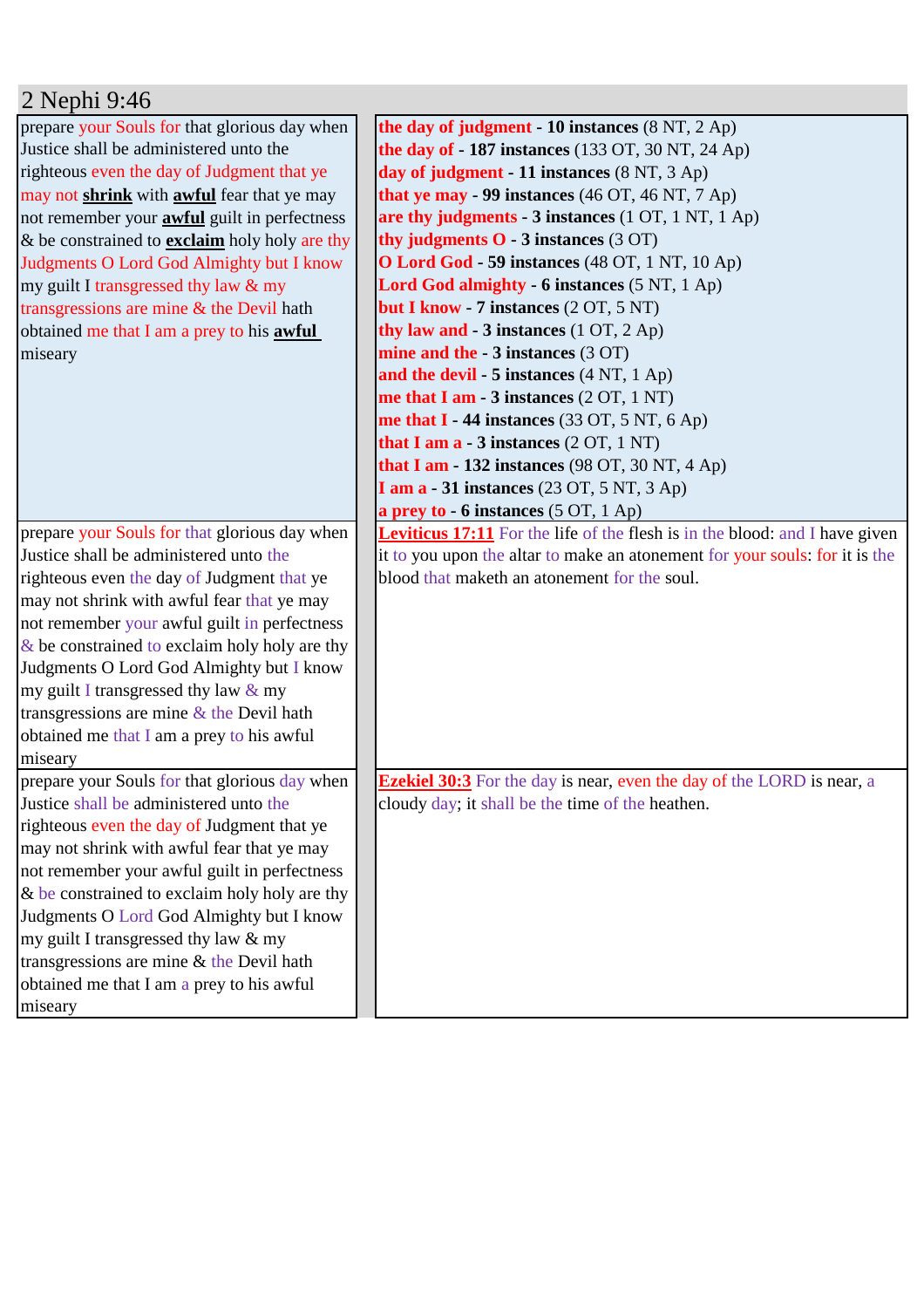| prepare your Souls for that glorious day when    | <b>Ecclesiastes 3:16</b> And moreover I saw under the sun the place of             |
|--------------------------------------------------|------------------------------------------------------------------------------------|
| Justice shall be administered unto the           | judgment, that wickedness was there; and the place of righteousness, that          |
| righteous even the day of Judgment that ye       | iniquity was there.                                                                |
| may not shrink with awful fear that ye may       |                                                                                    |
| not remember your awful guilt in perfectness     |                                                                                    |
| $\&$ be constrained to exclaim holy holy are thy |                                                                                    |
| Judgments O Lord God Almighty but I know         |                                                                                    |
| my guilt I transgressed thy law & my             |                                                                                    |
| transgressions are mine $&$ the Devil hath       |                                                                                    |
| obtained me that I am a prey to his awful        |                                                                                    |
| miseary                                          |                                                                                    |
| prepare your Souls for that glorious day when    | <b>Psalm 7:6</b> Arise, O LORD, in thine anger, lift up thyself because of the     |
| Justice shall be administered unto the           | rage of mine enemies: and awake for me to the judgment that thou hast              |
| righteous even the day of Judgment that ye       | commanded.                                                                         |
| may not shrink with awful fear that ye may       |                                                                                    |
| not remember your awful guilt in perfectness     |                                                                                    |
| $\&$ be constrained to exclaim holy holy are thy |                                                                                    |
| Judgments O Lord God Almighty but I know         |                                                                                    |
| my guilt I transgressed thy law $&$ my           |                                                                                    |
| transgressions are mine & the Devil hath         |                                                                                    |
| obtained me that I am a prey to his awful        |                                                                                    |
| miseary                                          |                                                                                    |
| prepare your Souls for that glorious day when    | 2 Esdras 6:34 And hasten not with the times that are past, to think vain           |
| Justice shall be administered unto the           | things, that thou mayest not hasten from the latter times.                         |
| righteous even the day of Judgment that ye       |                                                                                    |
| may not shrink with awful fear that ye may       |                                                                                    |
| not remember your awful guilt in perfectness     |                                                                                    |
| $\&$ be constrained to exclaim holy holy are thy |                                                                                    |
| Judgments O Lord God Almighty but I know         |                                                                                    |
| my guilt I transgressed thy law & my             |                                                                                    |
| transgressions are mine $\&$ the Devil hath      |                                                                                    |
| obtained me that I am a prey to his awful        |                                                                                    |
| miseary                                          |                                                                                    |
| prepare your Souls for that glorious day when    | <b>Isaiah 43:25</b> I, even I, am he that blotteth out thy transgressions for mine |
| Justice shall be administered unto the           | own sake, and will not remember thy sins.                                          |
| righteous even the day of Judgment that ye       |                                                                                    |
| may not shrink with awful fear that ye may       |                                                                                    |
| not remember your awful guilt in                 |                                                                                    |
| perfectness & be constrained to exclaim holy     |                                                                                    |
| holy are thy Judgments O Lord God Almighty       |                                                                                    |
| but I know my guilt I transgressed thy law &     |                                                                                    |
| my transgressions are mine & the Devil hath      |                                                                                    |
| obtained me that I am a prey to his awful        |                                                                                    |
| miseary                                          |                                                                                    |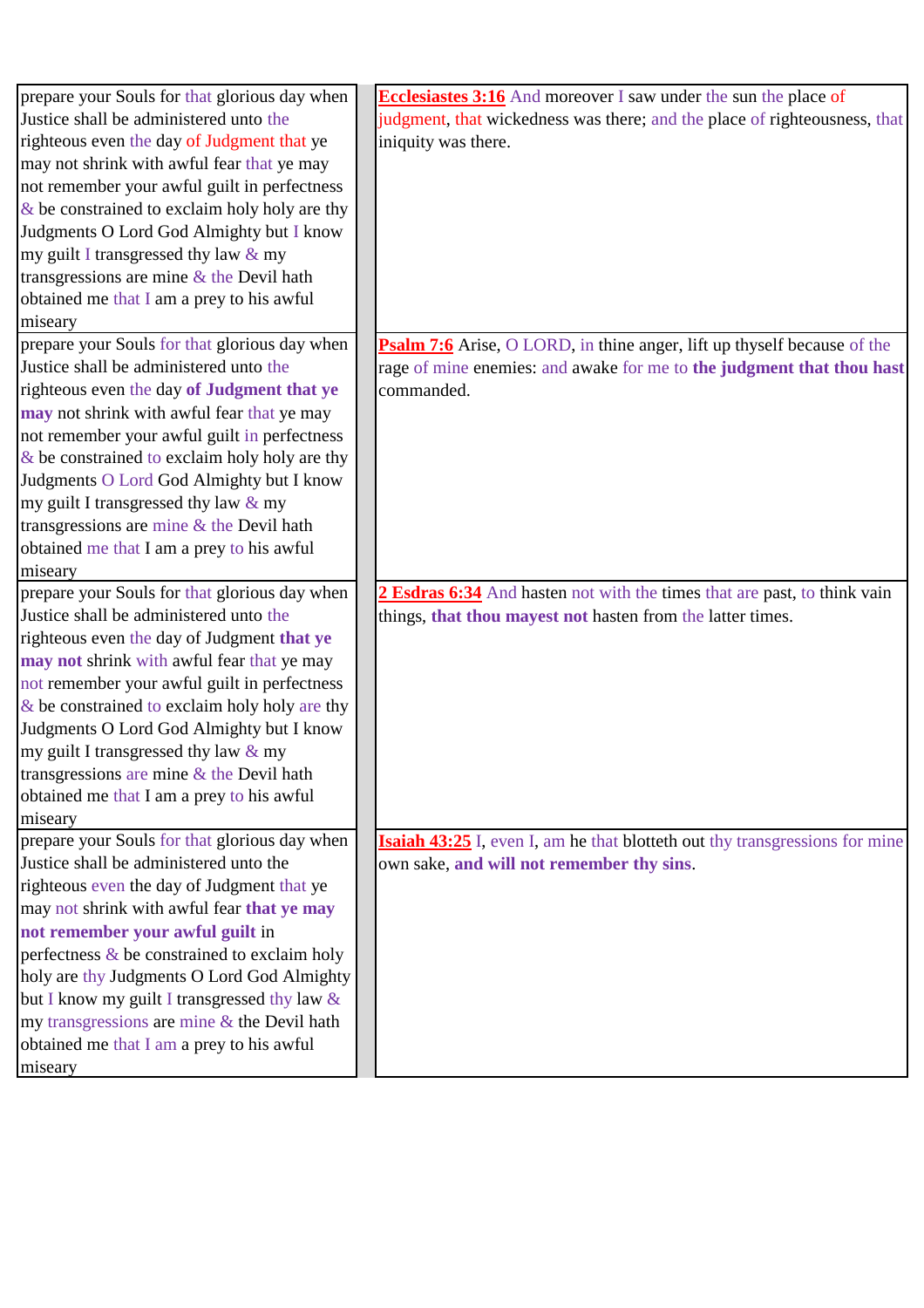| prepare your Souls for that glorious day when    | <b>Deuteronomy 14:10</b> And whatsoever hath not fins and scales ye may      |
|--------------------------------------------------|------------------------------------------------------------------------------|
| Justice shall be administered unto the           | not eat; it is unclean unto you.                                             |
| righteous even the day of Judgment that ye       |                                                                              |
| may not shrink with awful fear that ye may       |                                                                              |
| not remember your awful guilt in perfectness     |                                                                              |
| $\&$ be constrained to exclaim holy holy are thy |                                                                              |
| Judgments O Lord God Almighty but I know         |                                                                              |
| my guilt I transgressed thy law $&$ my           |                                                                              |
| transgressions are mine $\&$ the Devil hath      |                                                                              |
| obtained me that I am a prey to his awful        |                                                                              |
| miseary                                          |                                                                              |
| prepare your Souls for that glorious day when    | <b>Isaiah 6:3</b> And one cried unto another, and said, Holy, holy, holy, is |
| Justice shall be administered unto the           | the LORD of hosts: the whole earth is full of his glory.                     |
| righteous even the day of Judgment that ye       |                                                                              |
| may not shrink with awful fear that ye may       |                                                                              |
| not remember your awful guilt in perfectness     |                                                                              |
| $&$ be constrained to exclaim holy holy are      |                                                                              |
| thy Judgments O Lord God Almighty but I          |                                                                              |
| know my guilt I transgressed thy law $&$ my      |                                                                              |
| transgressions are mine $&$ the Devil hath       |                                                                              |
| obtained me that I am a prey to his awful        |                                                                              |
| miseary                                          |                                                                              |
| prepare your Souls for that glorious day when    | Psalm 97:8 Zion heard, and was glad; and the daughters of Judah              |
| Justice shall be administered unto the           | rejoiced because of thy judgments, O LORD.                                   |
| righteous even the day of Judgment that ye       |                                                                              |
| may not shrink with awful fear that ye may       |                                                                              |
| not remember your awful guilt in perfectness     |                                                                              |
| $\&$ be constrained to exclaim holy holy are thy |                                                                              |
| Judgments O Lord God Almighty but I know         |                                                                              |
| my guilt I transgressed thy law $&$ my           |                                                                              |
| transgressions are mine & the Devil hath         |                                                                              |
| obtained me that I am a prey to his awful        |                                                                              |
| miseary                                          |                                                                              |
| prepare your Souls for that glorious day when    | <b>Isaiah 26:8</b> Yea, in the way of thy judgments, O LORD, have we waited  |
| Justice shall be administered unto the           | for thee; the desire of our soul is to thy name, and to the remembrance of   |
| righteous even the day of Judgment that ye       | thee.                                                                        |
| may not shrink with awful fear that ye may       |                                                                              |
| not remember your awful guilt in perfectness     |                                                                              |
| $&$ be constrained to exclaim holy holy are thy  |                                                                              |
| Judgments O Lord God Almighty but I know         |                                                                              |
| my guilt I transgressed thy law & my             |                                                                              |
| transgressions are mine $&$ the Devil hath       |                                                                              |
| obtained me that I am a prey to his awful        |                                                                              |
| miseary                                          |                                                                              |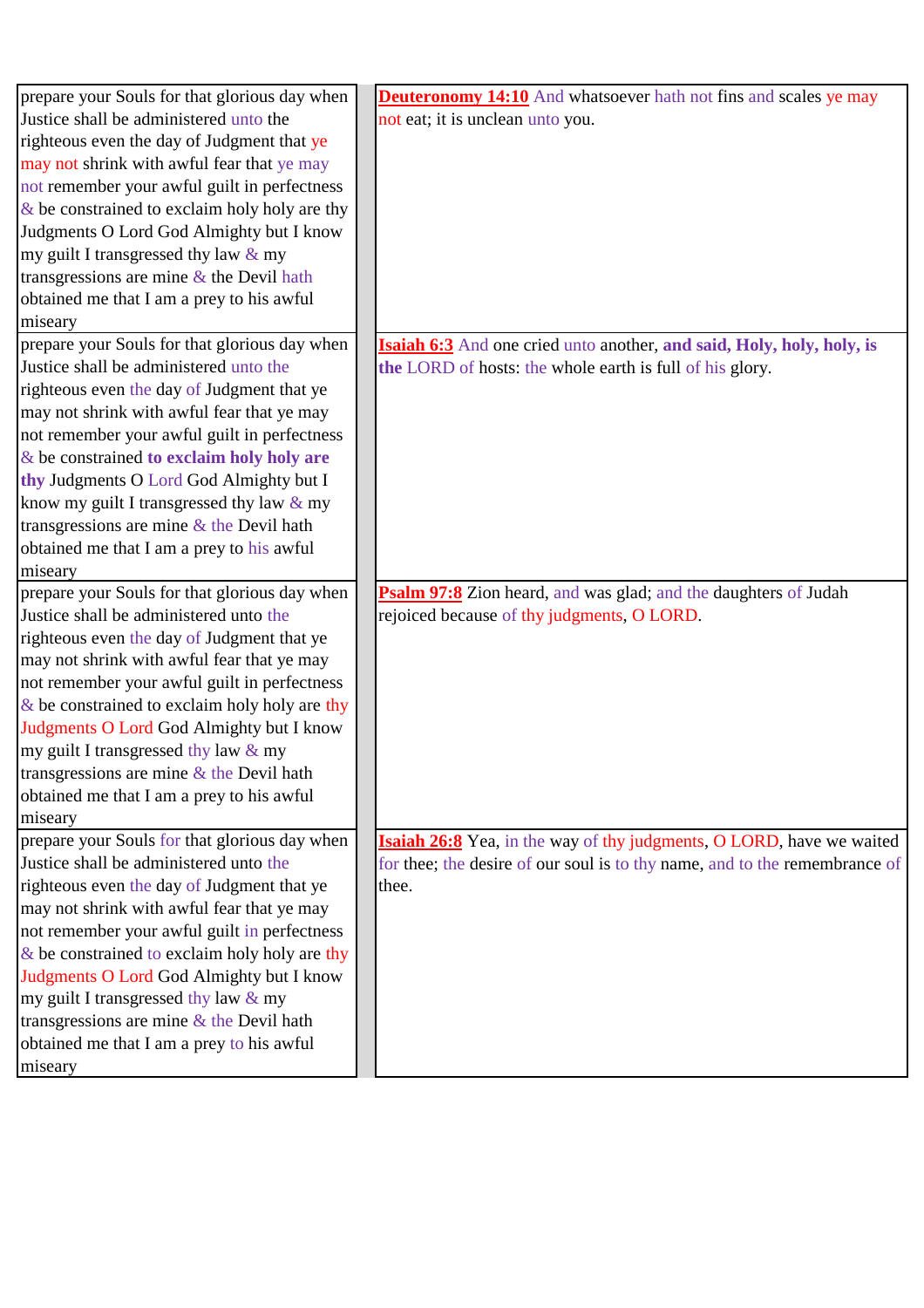| prepare your Souls for that glorious day when    | <b>Revelation 11:17</b> Saying, We give thee thanks, O Lord God Almighty,        |
|--------------------------------------------------|----------------------------------------------------------------------------------|
| Justice shall be administered unto the           | which art, and wast, and art to come; because thou hast taken to thee thy        |
| righteous even the day of Judgment that ye       | great power, and hast reigned.                                                   |
| may not shrink with awful fear that ye may       |                                                                                  |
| not remember your awful guilt in perfectness     |                                                                                  |
| $\&$ be constrained to exclaim holy holy are thy |                                                                                  |
| Judgments O Lord God Almighty but I know         |                                                                                  |
| my guilt I transgressed thy law & my             |                                                                                  |
| transgressions are mine $\&$ the Devil hath      |                                                                                  |
| obtained me that I am a prey to his awful        |                                                                                  |
| miseary                                          |                                                                                  |
| prepare your Souls for that glorious day when    | <b>Exodus 6:3</b> And I appeared unto Abraham, unto Isaac, and unto Jacob,       |
| Justice shall be administered unto the           | by the name of God Almighty, but by my name JEHOVAH was I not                    |
| righteous even the day of Judgment that ye       | known to them.                                                                   |
| may not shrink with awful fear that ye may       |                                                                                  |
| not remember your awful guilt in perfectness     |                                                                                  |
| $\&$ be constrained to exclaim holy holy are thy |                                                                                  |
| Judgments O Lord God Almighty but I know         |                                                                                  |
| my guilt I transgressed thy law & my             |                                                                                  |
| transgressions are mine $&$ the Devil hath       |                                                                                  |
| obtained me that I am a prey to his awful        |                                                                                  |
| miseary                                          |                                                                                  |
| prepare your Souls for that glorious day when    | <b>Daniel 9:11</b> Yea, all Israel have transgressed thy law, even by departing, |
| Justice shall be administered unto the           | that they might not obey thy voice; therefore the curse is poured upon us,       |
| righteous even the day of Judgment that ye       | and the oath that is written in the law of Moses the servant of God,             |
| may not shrink with awful fear that ye may       | because we have sinned against him.                                              |
| not remember your awful guilt in perfectness     |                                                                                  |
| $\&$ be constrained to exclaim holy holy are thy |                                                                                  |
| Judgments O Lord God Almighty but I know         |                                                                                  |
| my guilt I transgressed thy law & my             |                                                                                  |
| transgressions are mine $\&$ the Devil hath      |                                                                                  |
| obtained me that I am a prey to his awful        |                                                                                  |
| miseary                                          |                                                                                  |
| prepare your Souls for that glorious day when    | <b>Manasseh 1:8</b> for I have sinned above the number of the sands of the       |
| Justice shall be administered unto the           | sea. My transgressions, O Lord, are multiplied: my transgressions are            |
| righteous even the day of Judgment that ye       | multiplied, and I am not worthy to behold and see the height of heaven           |
| may not shrink with awful fear that ye may       | for the multitude of mine iniquities.                                            |
| not remember your awful guilt in perfectness     |                                                                                  |
| $\&$ be constrained to exclaim holy holy are thy |                                                                                  |
| Judgments O Lord God Almighty but I know         |                                                                                  |
| my guilt I transgressed thy law & my             |                                                                                  |
| transgressions are mine & the Devil hath         |                                                                                  |
| obtained me that I am a prey to his awful        |                                                                                  |
| miseary                                          |                                                                                  |